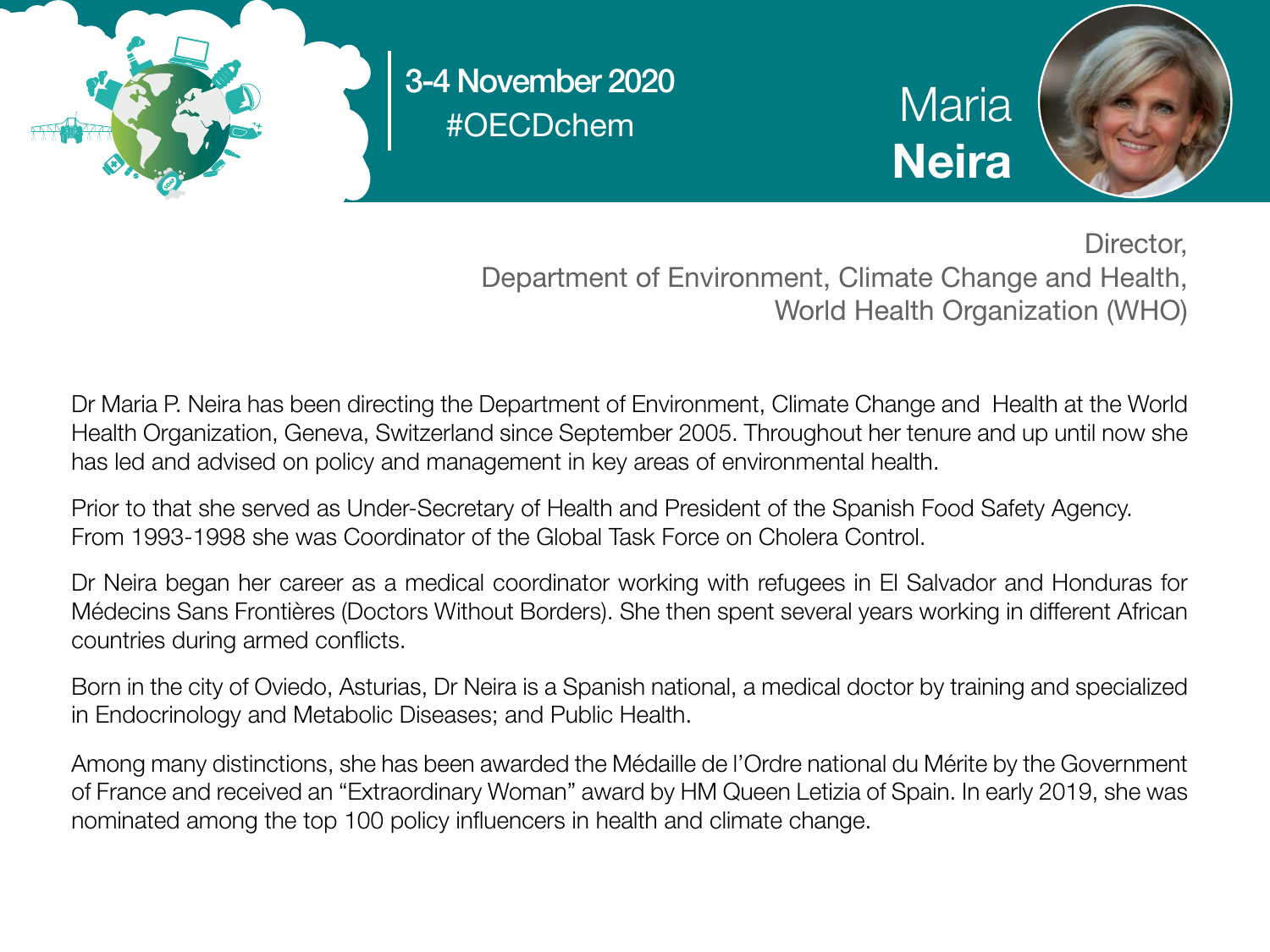

#OECDchem 3-4 November 2020

**Richard** Fuller



 Founder and President, Pure Earth

Fuller is an Australian-born, U.S.-based engineer, entrepreneur, and environmentalist best known for his work in global pollution remediation.

He is founder and president of the nonprofit, Pure Earth (formerly known as Blacksmith Institute), dedicated to solving pollution problems in low- and middle-income countries, where human health is at risk.

Fuller initiated and now is the Board Chair of the Global Alliance on Health and Pollution (GAHP).

In October 2017, he co-chaired the seminal Lancet Commission on Pollution and Health.

Fuller is also the founder Chairman of Great Forest Inc., one of the leading sustainability consulting companies in the U.S. He is the author of The Brown Agenda, published in 2015.

 In 2018, Fuller was awarded the Order of Australia Medal (OAM) in recognition of his service to conservation and the environment.

In 2019, he received an Advance Award for Social Impact from the Australian government for his 20 years of pioneering work with Pure Earth and his leadership in tacking the issue of global pollution.